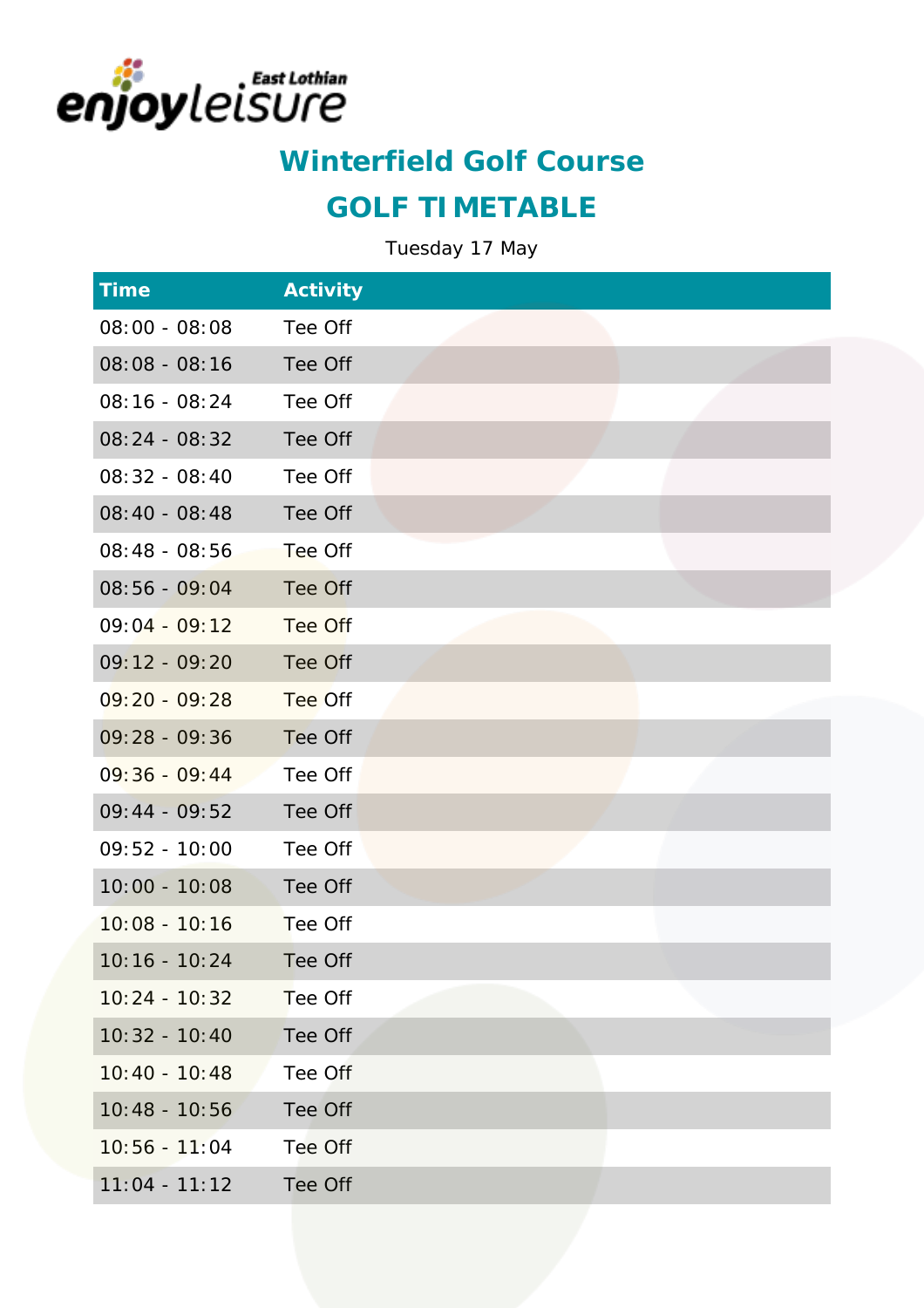

#### **GOLF TIMETABLE**

| <b>Time</b>     | Activity |
|-----------------|----------|
| $11:12 - 11:20$ | Tee Off  |
| $11:20 - 11:28$ | Tee Off  |
| $11:28 - 11:36$ | Tee Off  |
| $11:36 - 11:44$ | Tee Off  |
| $11:44 - 11:52$ | Tee Off  |
| $11:52 - 12:00$ | Tee Off  |
| $12:00 - 12:08$ | Tee Off  |
| $12:08 - 12:16$ | Tee Off  |
| $12:16 - 12:24$ | Tee Off  |
| $12:24 - 12:32$ | Tee Off  |
| $12:32 - 12:40$ | Tee Off  |
| $12:40 - 12:48$ | Tee Off  |
| $12:48 - 12:56$ | Tee Off  |
| $12:56 - 13:04$ | Tee Off  |
| $13:04 - 13:12$ | Tee Off  |
| $13:12 - 13:20$ | Tee Off  |
| $13:20 - 13:28$ | Tee Off  |
| $13:28 - 13:36$ | Tee Off  |
| $13:36 - 13:44$ | Tee Off  |
| $13:44 - 13:52$ | Tee Off  |
| $13:52 - 14:00$ | Tee Off  |
| $14:00 - 14:08$ | Tee Off  |
| $14:08 - 14:16$ | Tee Off  |
| $14:16 - 14:24$ | Tee Off  |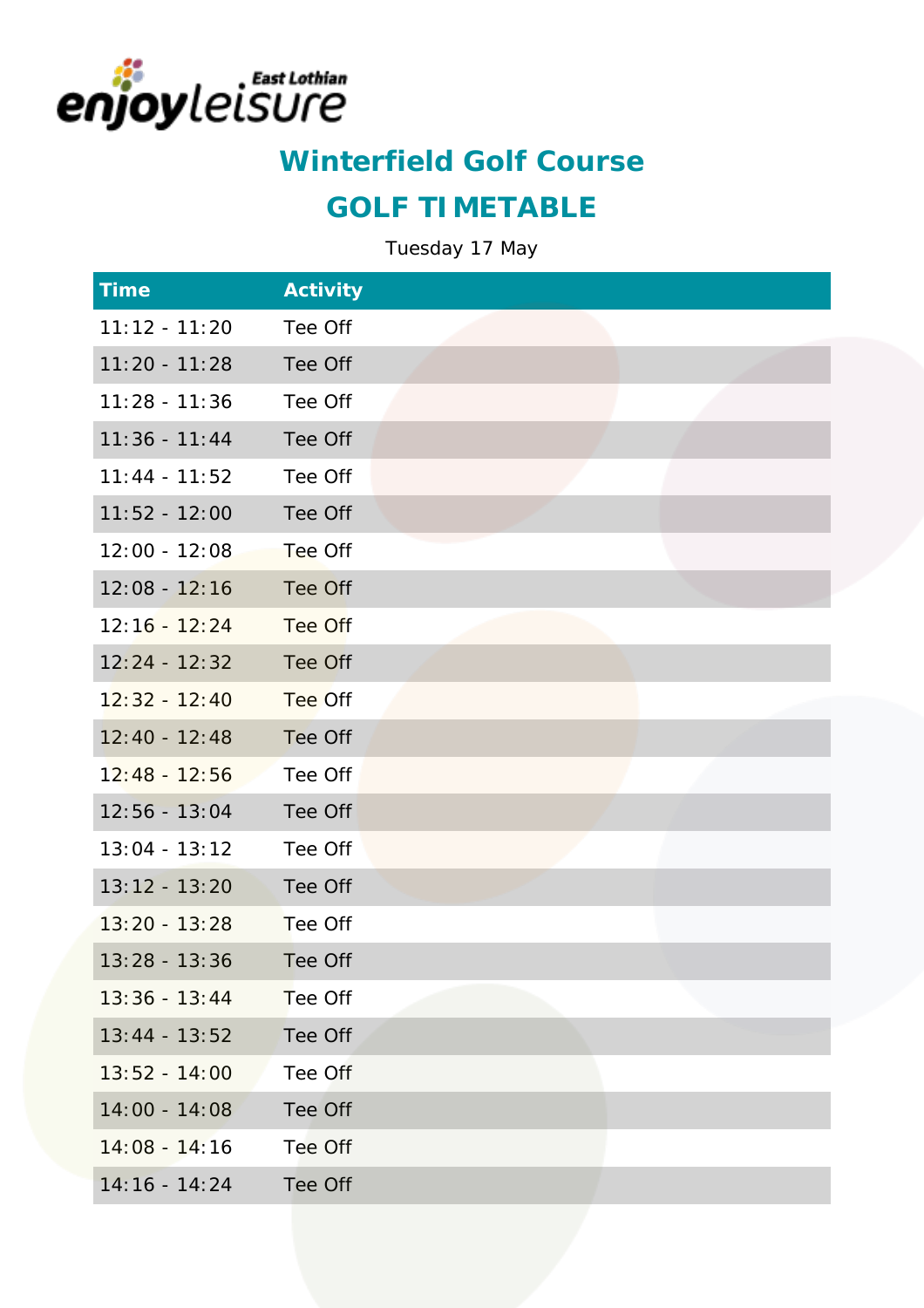

### **GOLF TIMETABLE**

| <b>Time</b>     | Activity |
|-----------------|----------|
| $14:24 - 14:32$ | Tee Off  |
| $14:32 - 14:40$ | Tee Off  |
| $14:40 - 14:48$ | Tee Off  |
| $14:48 - 14:56$ | Tee Off  |
| $14:56 - 15:04$ | Tee Off  |
| $15:04 - 15:12$ | Tee Off  |
| 15:12 - 15:20   | Tee Off  |
| $15:20 - 15:28$ | Tee Off  |
| $15:28 - 15:36$ | Tee Off  |
| $15:36 - 15:44$ | Tee Off  |
| $15:44 - 15:52$ | Tee Off  |
| $15:52 - 16:00$ | Tee Off  |
| $16:00 - 16:08$ | Tee Off  |
| $16:08 - 16:16$ | Tee Off  |
| $16:16 - 16:24$ | Tee Off  |
| $16:24 - 16:32$ | Tee Off  |
| $16:32 - 16:40$ | Tee Off  |
| $16:40 - 16:48$ | Tee Off  |
| $16:48 - 16:56$ | Tee Off  |
| $16:56 - 17:04$ | Tee Off  |
| $17:04 - 17:12$ | Tee Off  |
| $17:12 - 17:20$ | Tee Off  |
| $17:20 - 17:28$ | Tee Off  |
| $17:28 - 17:36$ | Tee Off  |